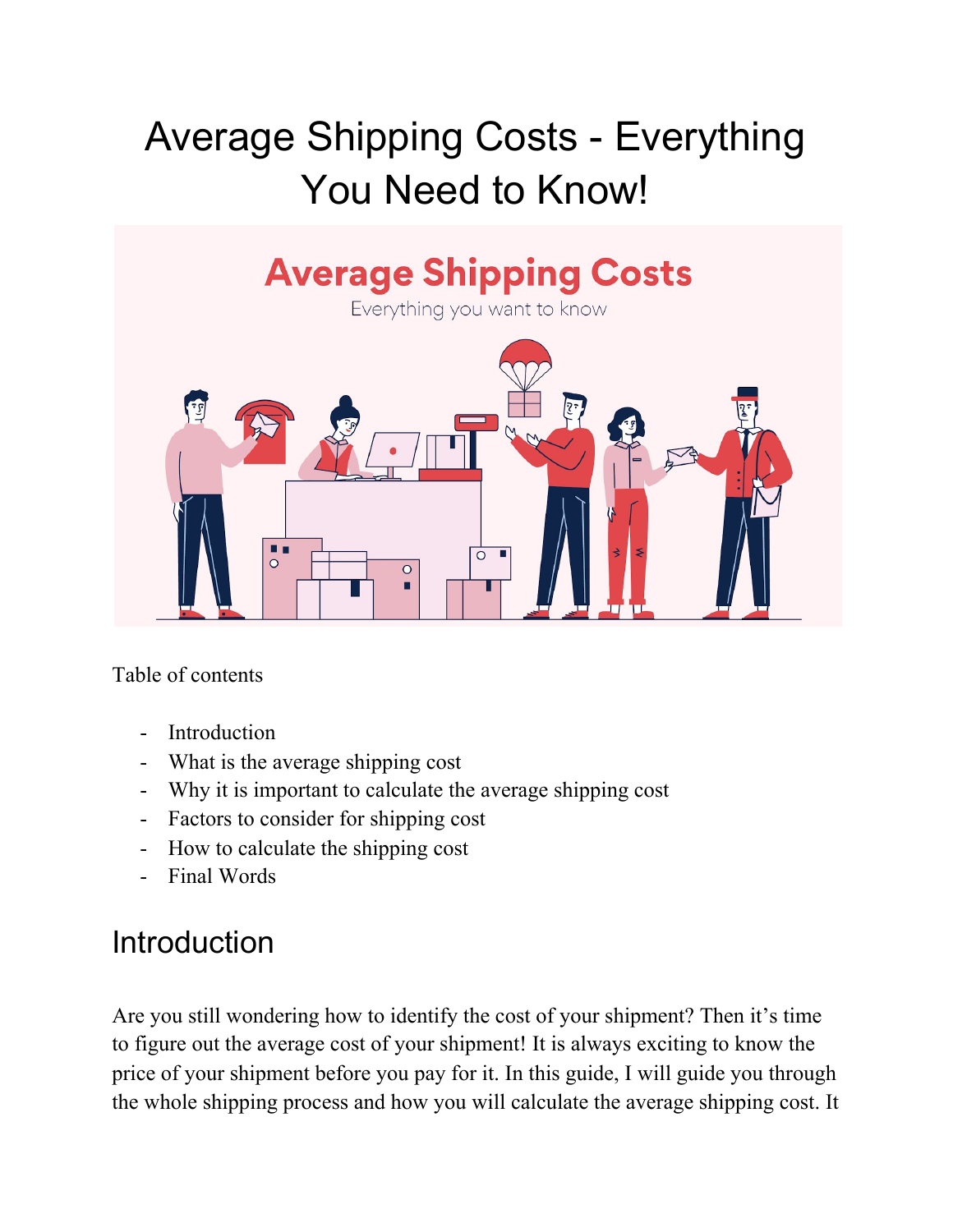has been estimated that [74%](https://www.efulfillmentservice.com/wp-content/uploads/2017/09/State-of-Ecommerce-Order-Fulfillment-Shipping.pdf) of online shoppers preferred free shipping at the time of checkout. [94%](https://www.efulfillmentservice.com/wp-content/uploads/2017/09/State-of-Ecommerce-Order-Fulfillment-Shipping.pdf) of online shoppers qualify for free shipping and preferred free shipping.

# **Let's first understand -**

What is the average shipping cost?



#### **[Source](https://tayloredservices.com/the-average-shipping-cost-fluctuation-throughout-the-year/)**

The average shipping cost is the cost that you can calculate by analyzing some shipping factors. For calculating the average shipping cost, the important factors include the type of product, weight dimensions of your product, customer location, product handling, time, and cost. After analyzing all such things, you will be able to calculate the average cost of your shipping.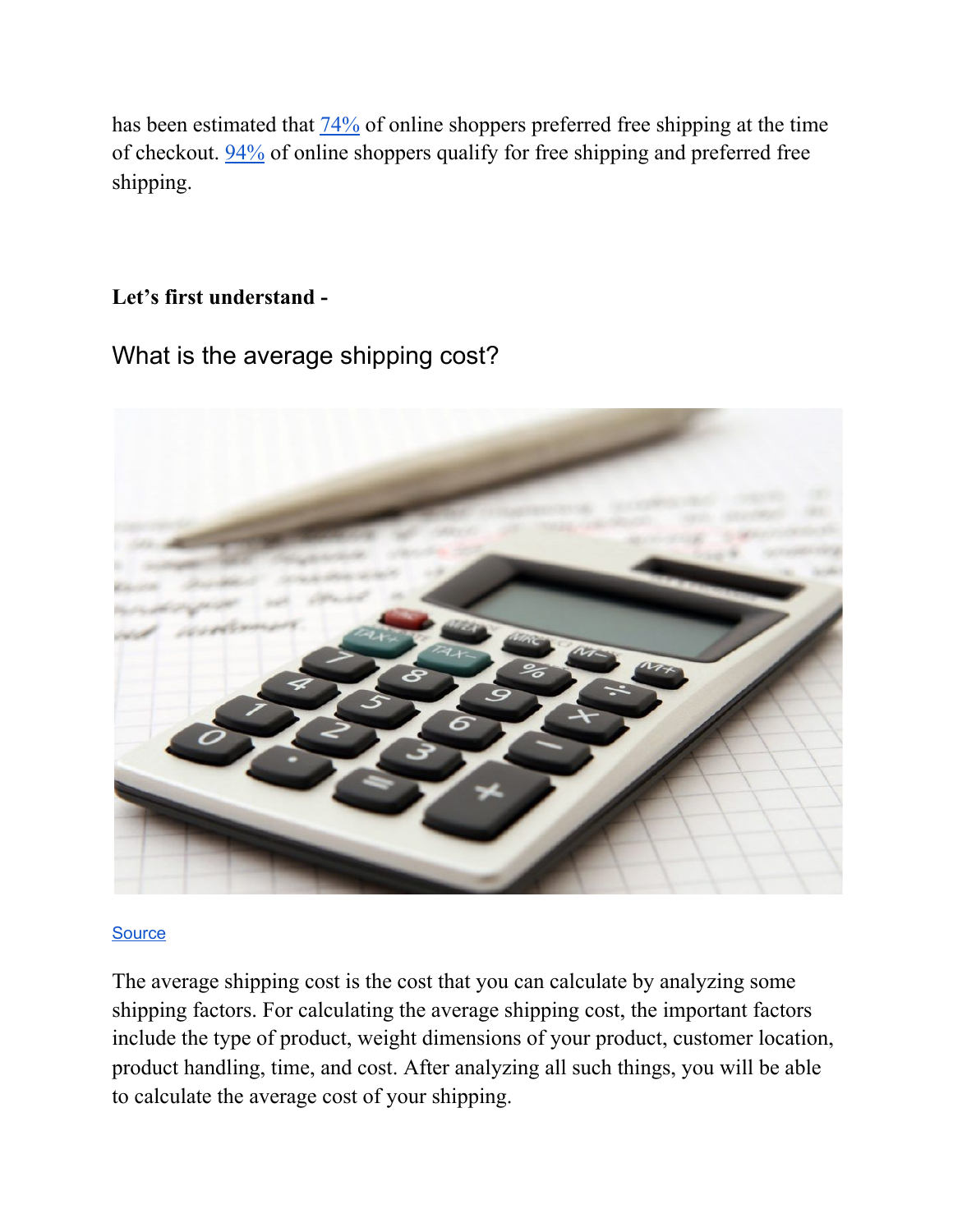Why is it important to calculate the average shipping cost?



#### **[Source](https://www.wikihow.com/Determine-Shipping-Costs)**

Knowing the average cost of your shipment, you will be able to keep yourself prepared with the total cost in your hand. Nowadays, shipping companies are also getting involved in adding a cart system to their online portal to ease customers to get an idea of the shipping cost. This involves the backend process and the need to set shipping rates for each product and shipping zones. This will help gain customers' trust and build a positive relationship that will drive massive sales.

Keeping the cost of your shipping transparent will increase the chances of building brand loyalty. To lower the rate of cart abandonment, you can offer different shipping options at diverse price points. This will provide a personalized experience to your customers and will help them make the right decision.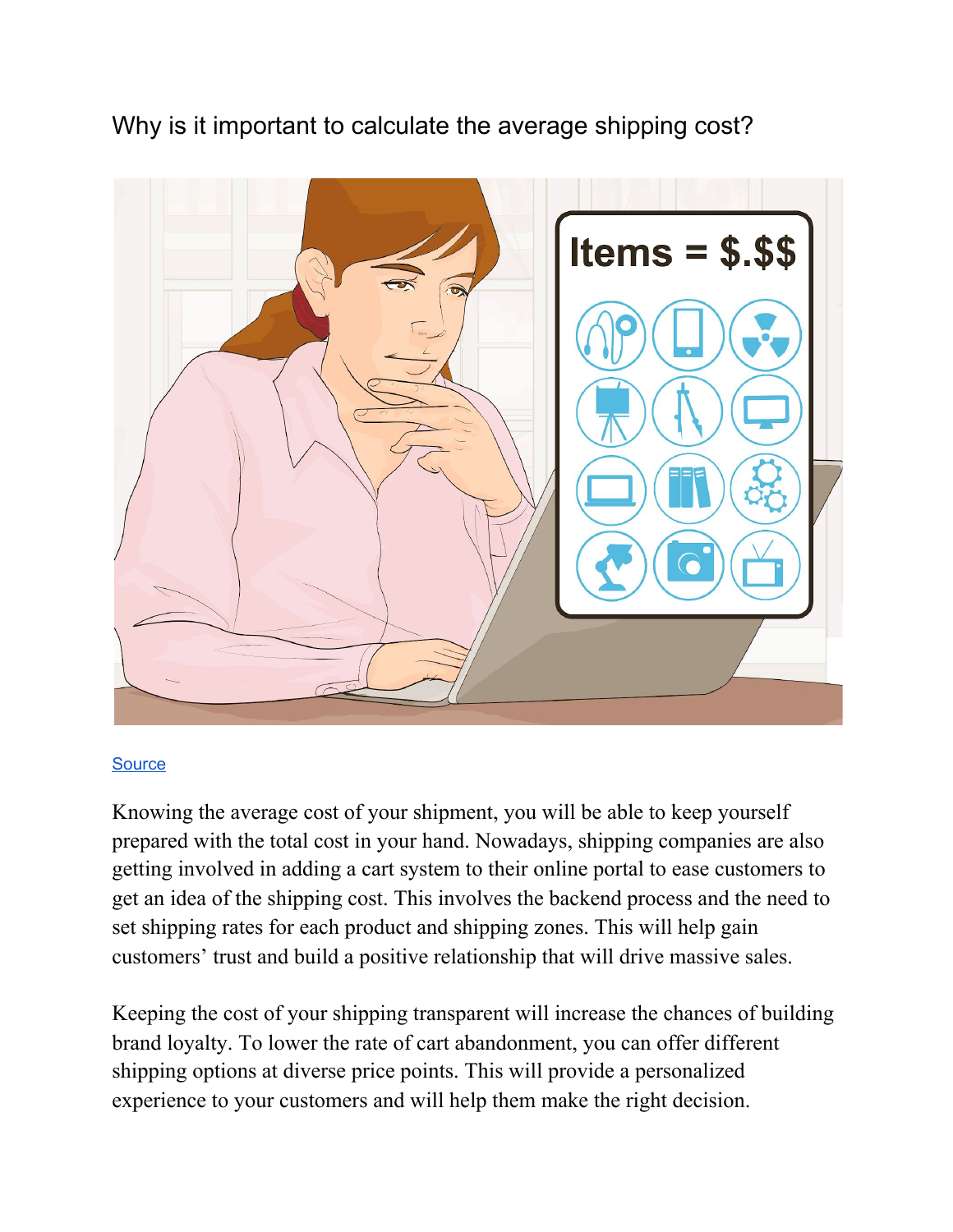#### **Here are some [statistics](https://shippingeasy.com/resources/why-care-about-ecommerce-shipping/) to support this statement -**

- 45% of shoppers abandoned a cart when the order value didn't qualify for free shipping.
- 52% of consumers have added items to their cart to keep them to qualify for free shipping.
- 56% of shoppers decided to pay for shipping when their order's total cost was still a good bargain with shipping charges.

# Why you always want a specific assessment

There are many reasons for which you will need a specific and detailed evaluation for the shipping. When you know the price of the items or goods you are selling, then the customer should also know all these costs. This will help you to manage and maintain your profits at the company. You can increase your sales by providing the correct cost estimation to your valuable customers.

If you offer a transparent online shopping experience to your customers, it will decrease your shopping cart abandonment rate. You can not mention the accurate estimated cost without calculating the overall shipping cost. Launching your new e-commerce store will need to ensure that you should get the right estimates. This will increase your cost. You can also use some of the best tools for getting an approximate idea of the profit margins that will permit you to manage the competitive pricing rates.

# Factors to consider for shipping cost

**● Type of your order**

First and foremost, it is vital to know what types of items you will sell in the product line. For that reason, you should first analyze how much the overall product will cost and what will be the weight of each product like whether it will be heavy or lightweight. How much you are going to pay for the shipping and what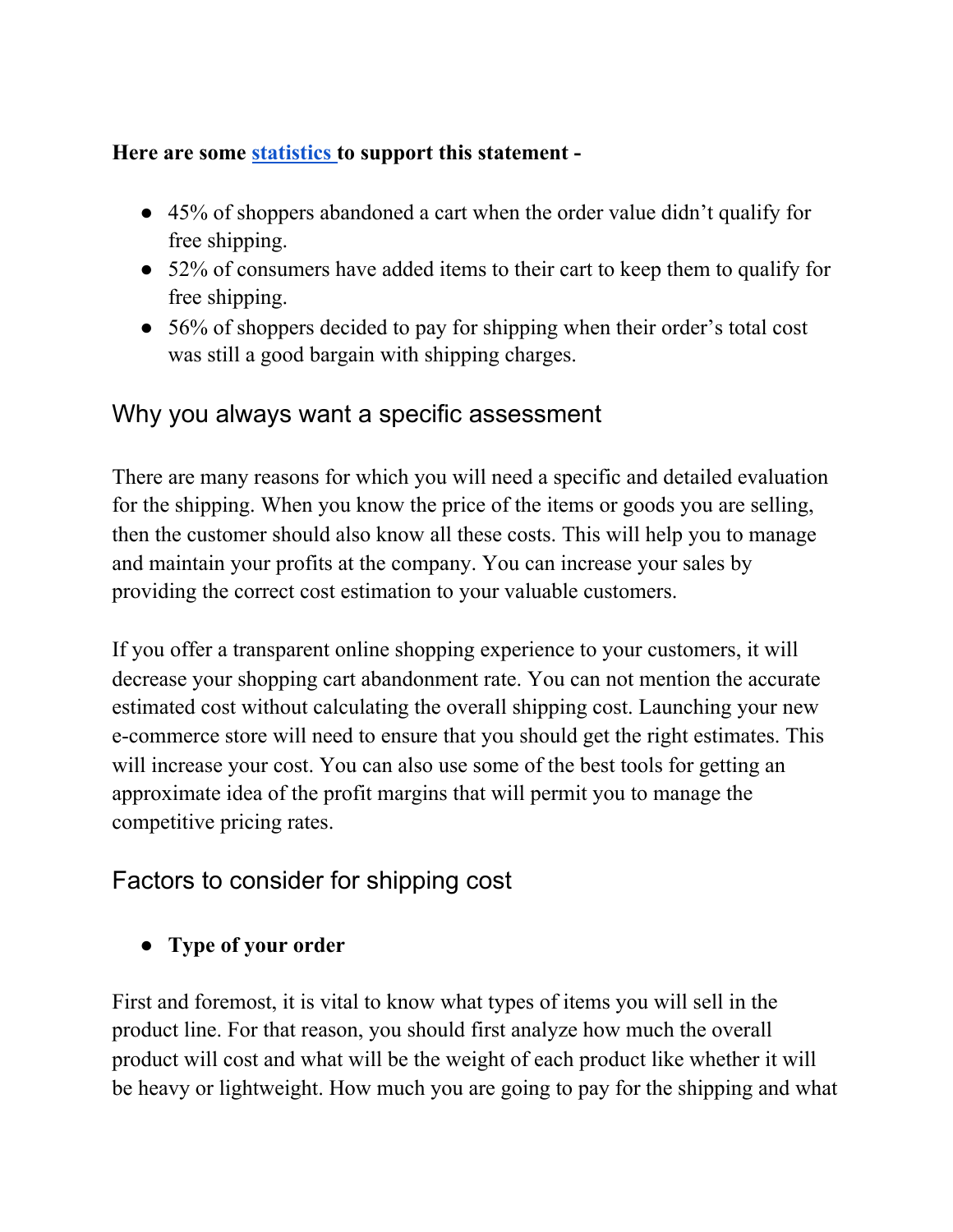is the average order value. Having answers to all such questions, you will be able to charge your customers wisely. Offering the flat rate shipping cost will encourage customers to buy multiple products and this way, you can get huge profits.

# **● Don't forget the competition**

The competition among companies is increasing day by day, and this is why you need to focus on the competition factor. If you will not pay attention to the increasing competition in the market, then you may face huge losses in your business. For example, if you are selling some kind of jewelry that has not much competition rate in the market, then its shipping rate or cost will not bother you. But if you are selling something with a huge competition rate like mobile phones, you will have to keep an eye on competitors' offering and shipping rates. Just monitor your competitors' product prices and stay above in the market.

# **● Destination of the shipment**

Before you get involved deeply in the shipping process, how about knowing everything related to your valuable customer. The information you need to know about the customer is whether they are from the same country, international, or live in the city or any rural areas. Are these customers your one-time or lifetime customers? Finding out every available information about the customer and their habits will help you know the overall shipping cost.

# How to determine the cost of shipping

**● Product Packaging**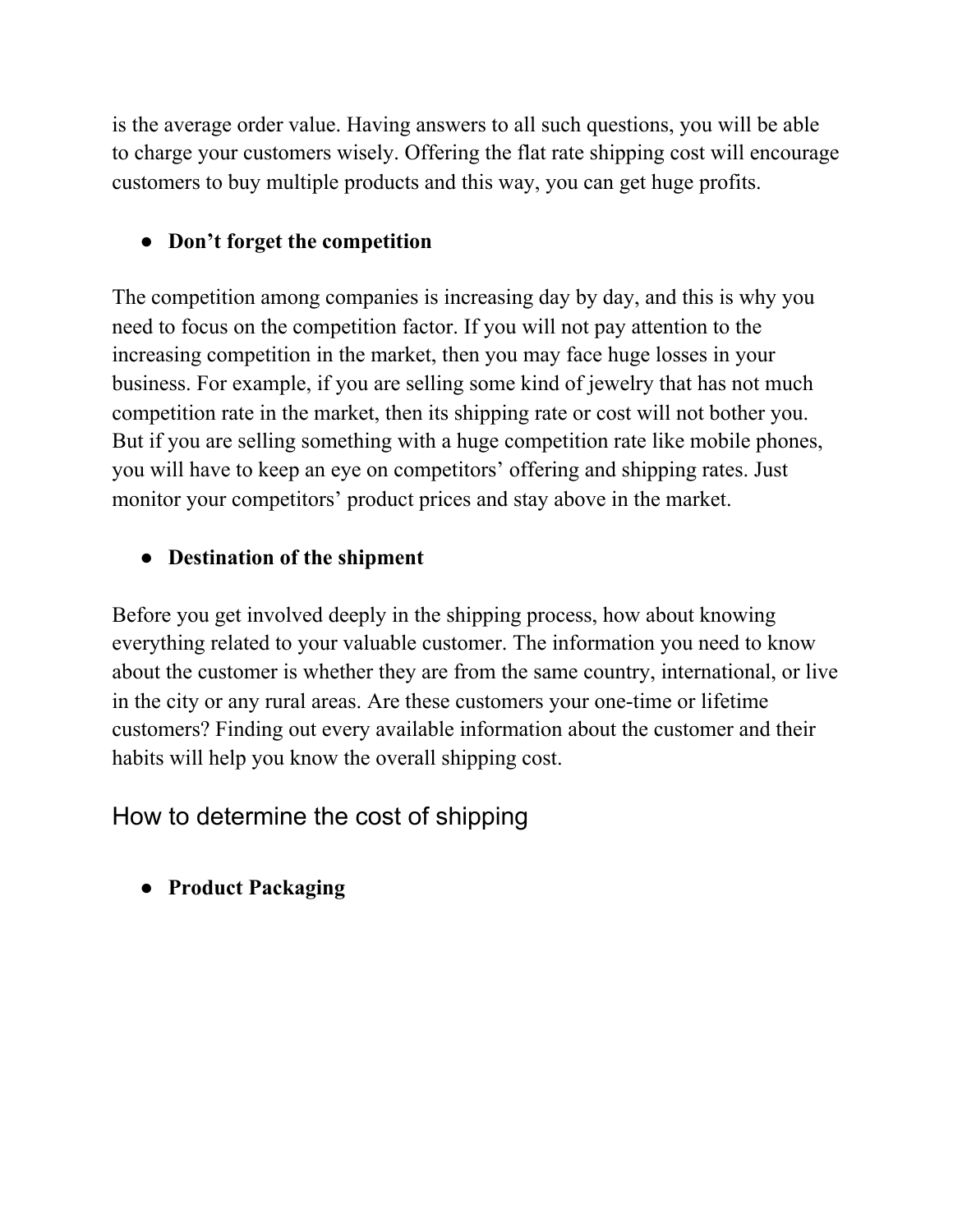

#### [Source](http://www.powerkeepdesign.com/product-design-service-package.html)

The cost of packaging depends on the type of product you will pack inside the package. The product may be a large item or a small one, or it may be a fragile item. Small or padded envelopes will cost you around \$0.25 whereas the big boxes will cost you approximately \$0.75 to \$5.00. The price may vary depending on the city and type of products.

# **● Postage Calculation**

You can easily calculate the cost of postage by using shipping calculators. The different available shipping calculators are eBay shipping calculator, FedEx shipping rate tools, UPS calculate cost and time, and USPS postage price calculator. The pricing rates may differ based on your carrier, in that case, you should visit the official website of the company for getting more accurate calculations.

## **● Calculating Handling**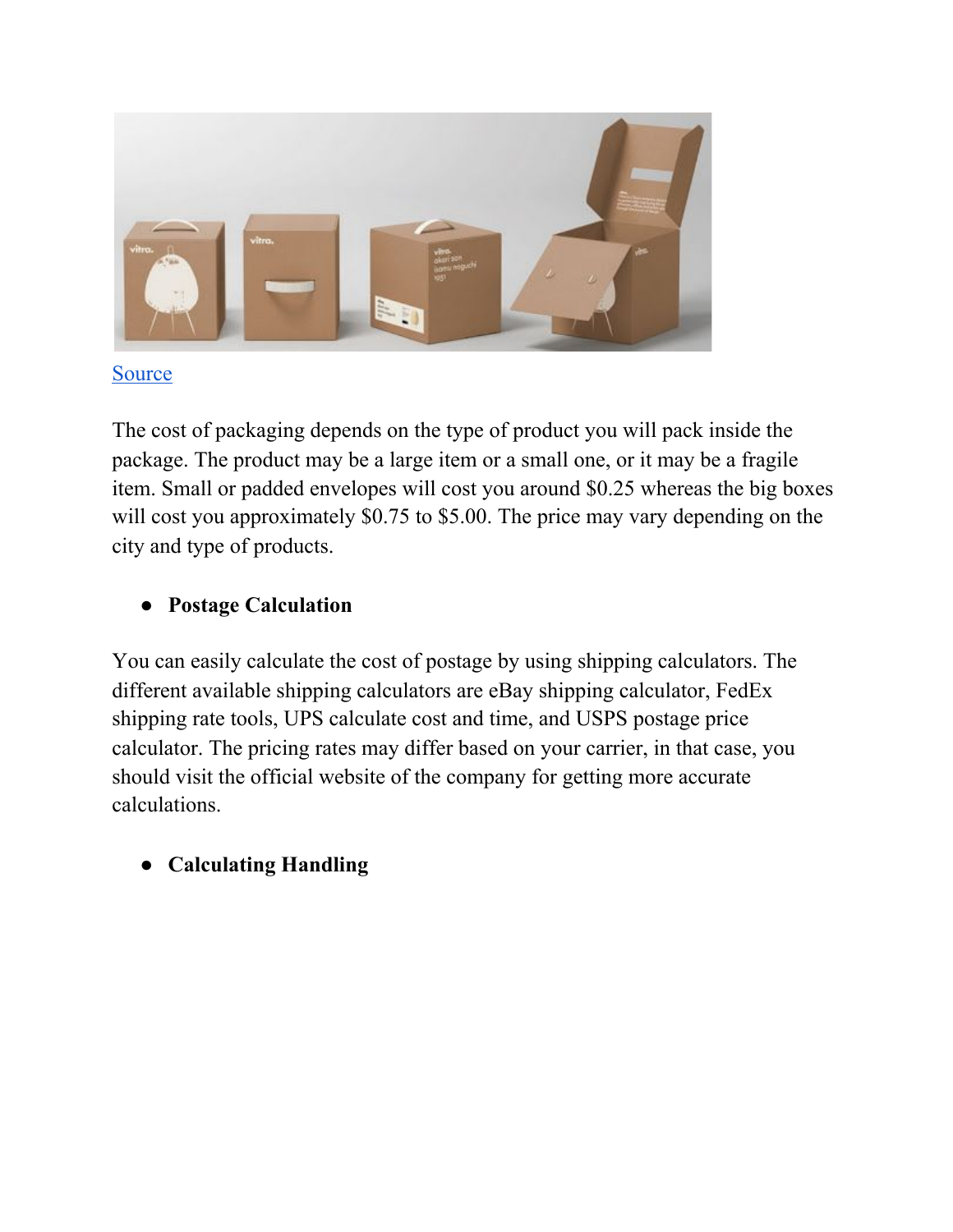

#### [Source](https://sonomacounty.ca.gov/HR/Safety/Workplace-Safety/Material-Equipment-Handling/)

Managing the employees and analyzing how much time they are taking to manage and handle shipping is vital. Time is valuable for both you and your customer. For the need of calculating the handling, you will need to find out how much time it will take to manage the delivery of the product. Go for setting a minimum amount that you might be paying to your employee based on hours. Calculating these rates, you will be able to identify the cost of opportunity.



## **● Calculated Shipping Cost**

#### [Source](https://www.compraloyrecibelo.com/shipping-information/shipping-costs.html)

With the help of the calculated shipping cost, you can find out the overall shipping cost. For that, you will need to measure the dimension and weight of your package.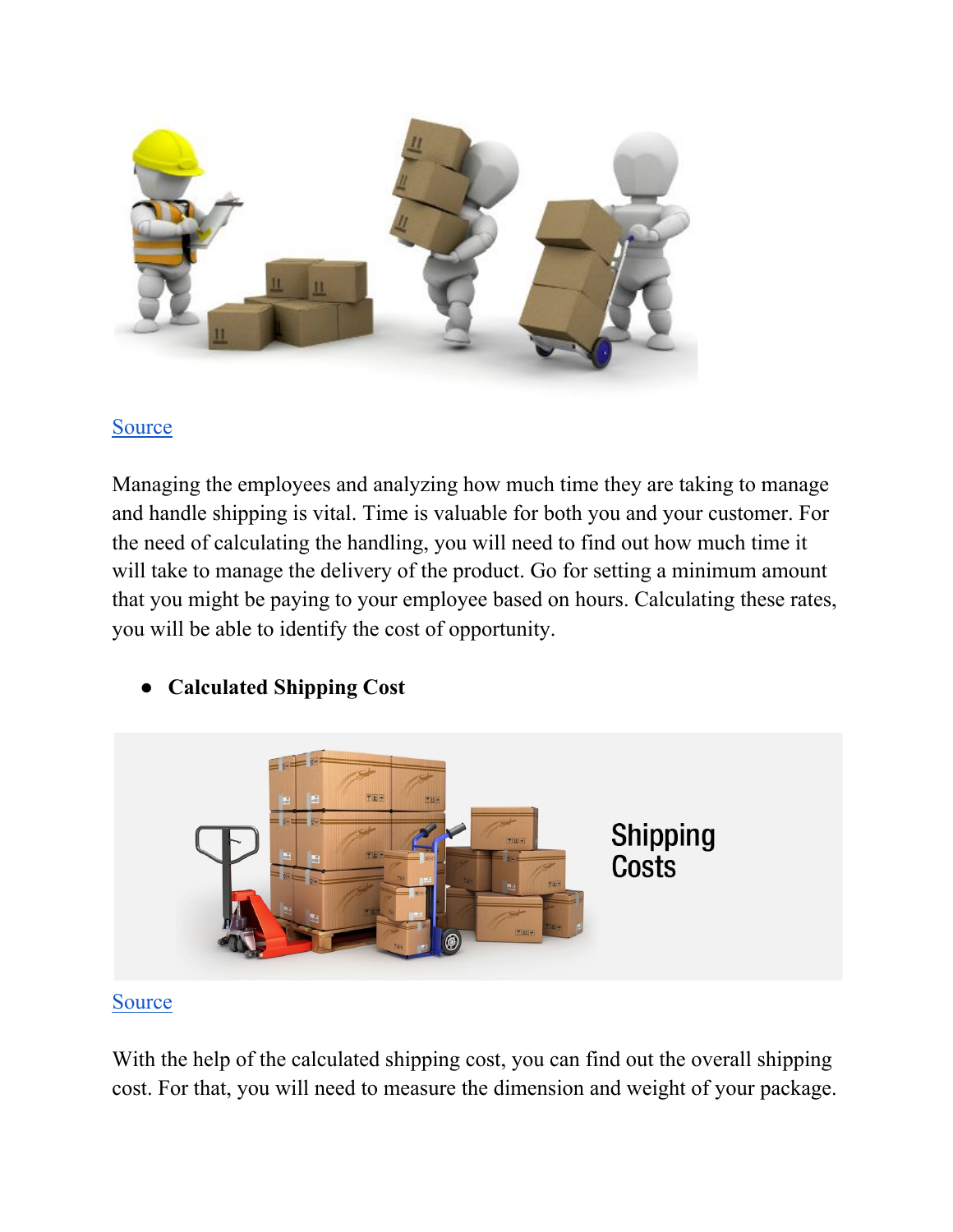You can calculate the shipping charge based on customers' location and these basic measurements. It is important to calculate the shipping cost because it will give your customer an average shipping quote of the product they will buy.



# **● Flat-Rate Shipping**

#### **[Source](https://ignitewoo.com/woocommerce-extensions-plugins-themes/woocommerce-cart-based-flat-rate-shipping/)**

In flat-rate shipping, you can charge the same pricing for shipping no matter what their shape or size, or weight is. The only point where the pricing may become more or less depends on which country your shipment is going. With flat-rate shipping, customers can benefit from paying the shipping fee only once and buy as many products as they want to in that order.

**● Free Shipping**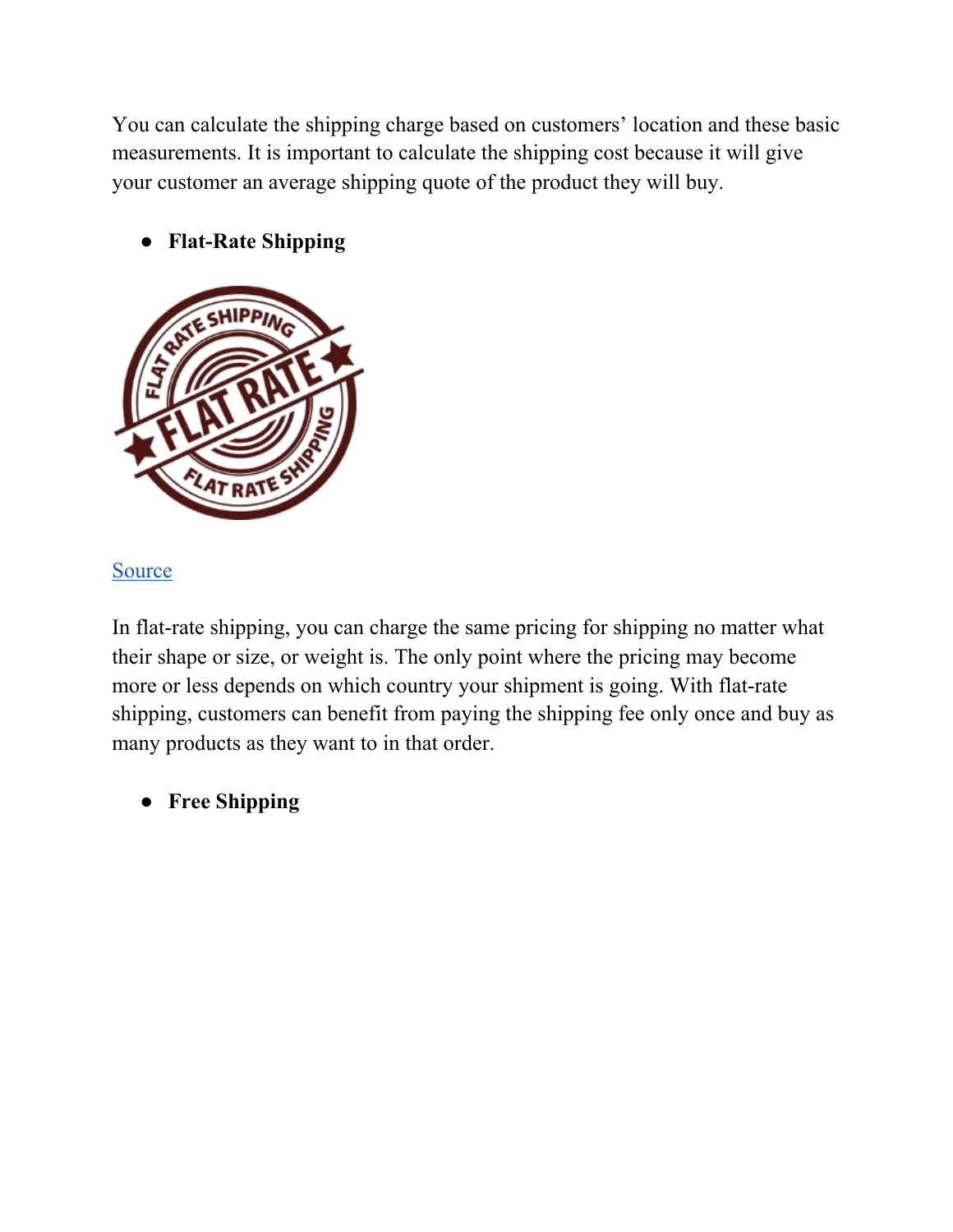

#### [Source](https://www.hallmark.com/offers/online-offers/free-shipping-for-50-dollars-or-more.html)

At times retailers offer free shipping to their customers for a valid reason. Customers get attracted by the free shipping option and this can be a great way for retailers to boost their sales. If you are a retailer then for offering free shipping to your customers, you may have added the shipping fees in the product fees itself. It depends on you how you want to woo your customers and gain their attention on your website.